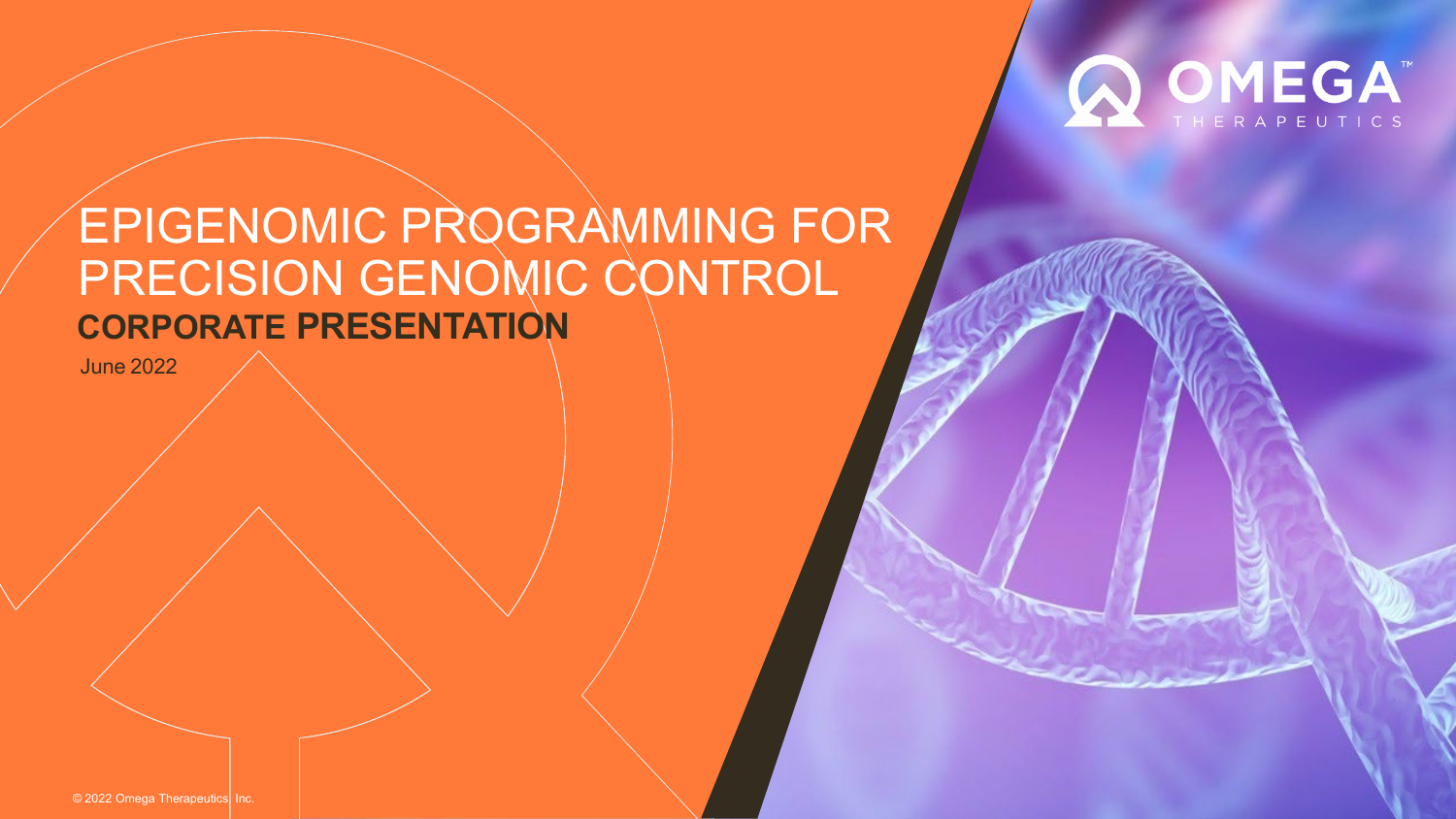#### **Forward-Looking Statements**

This presentation contains forward-looking statements within the meaning of the Private Securities Litigation Reform Act of 1995. All statements contained in this presentation that do not relate to matters of historical fact should be considered forward-looking statements, including without limitation statements regarding our expectations surrounding the potential of our product candidates, including our lead OEC candidate OTX-2002; development timelines; anticipated timing of regulatory submissions and filings; and expectations regarding our pipeline, including trial design, initiation of preclinical studies and our goal of declaring additional OEC development candidates. These statements are neither promises nor guarantees, but involve known and unknown risks, uncertainties and other important factors that may cause our actual results, performance or achievements to be materially different from any future results, performance or achievements expressed or implied by the forward-looking statements, including, but not limited to, the following: the novel technology on which our product candidates are based makes it difficult to predict the time and cost of preclinical and clinical development and subsequently obtaining regulatory approval, if at all; the substantial development and regulatory risks associated with epigenomic controller machines due to the novel and unprecedented nature of this new category of medicines; our limited operating history; the incurrence of significant losses and the fact that we expect to continue to incur significant additional losses for the foreseeable future; our need for substantial additional financing; our investments in research and development efforts that further enhance the preclinical development, especially for a new class of medicines such as epigenomic controllers; the fact that our product candidates may be associated<br>with serious adverse events, undesirable side effects or have other pr approval, limit their commercial potential, or result in significant negative consequences; the impact of increased demand for the manufacture of mRNA and LNP based vaccines to treat COVID-19 on our development plans; difficulties manufacturing the novel technology on which our OEC candidates are based; our ability to adapt to rapid and significant technological change; our reliance on third parties for the manufacture of materials; our ability to successfully acquire and establish our own manufacturing facilities and infrastructure; our reliance on a limited number of suppliers for lipid excipients used in our product candidates; our ability to advance our product candidates to clinical development; and our ability to obtain, maintain, enforce and adequately protect our intellectual property rights. These and other important factors discussed under the caption "Risk Factors" in our Quarterly Report on Form 10-Q for the period ended March 31, 2022, and our other filings with the SEC could cause actual results to differ materially from those indicated by the forward-looking statements made in this presentation. Any such forward-looking statements represent management's estimates as of the date of this presentation. While we may elect to update such forward-looking statements at some point in the future, we disclaim any obligation to do so, even if subsequent events cause our views to change.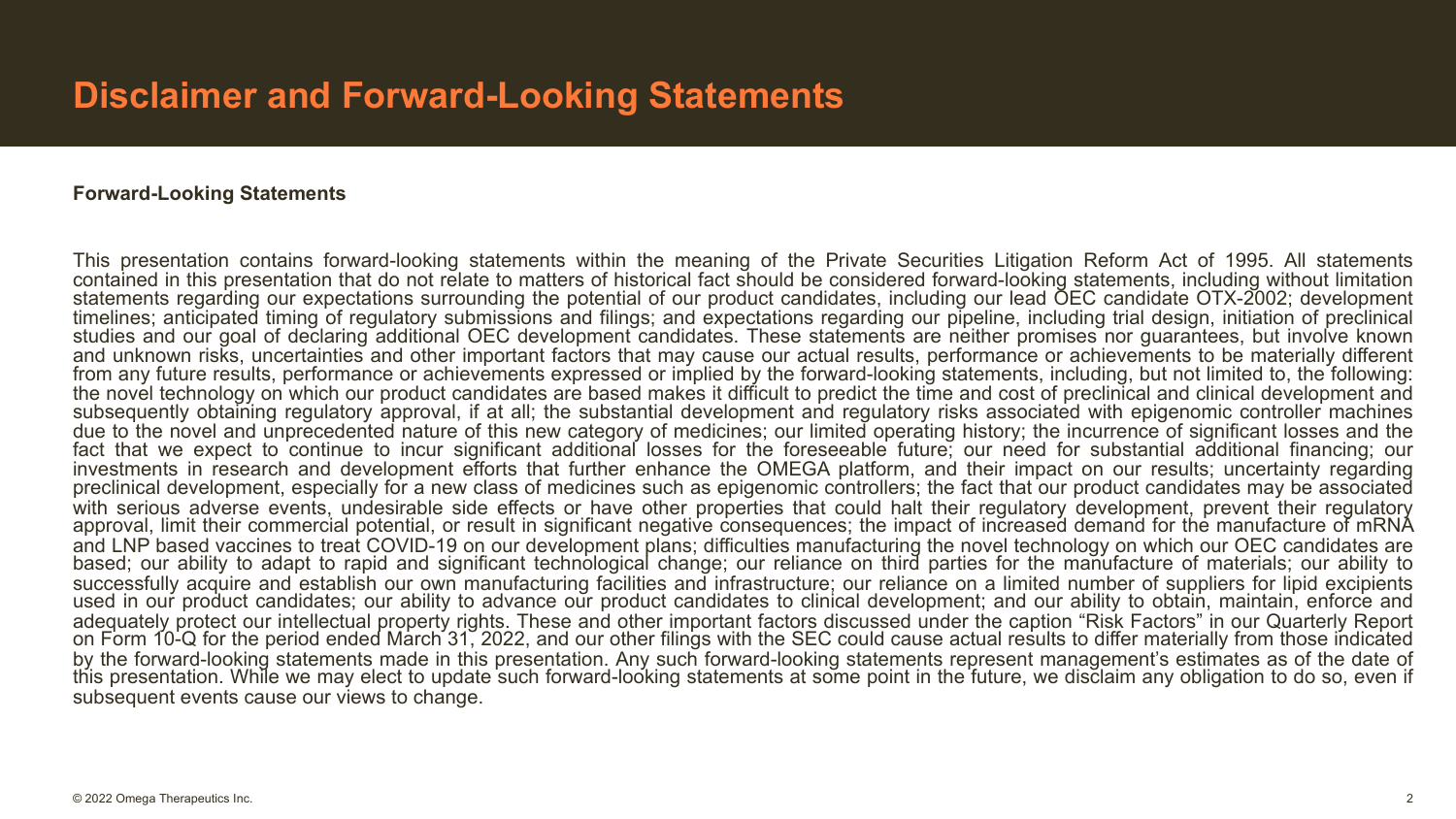- **Programmable medicines** platform with **broad applicability** across  $\sum$ nearly all therapeutic areas
- **EX** New class of mRNA therapeutics as **programmable epigenetic medicines** – **Omega Epigenomic Controllers**
- Tuning **gene expression** to **control disease biology; no nucleic acid sequence changes**
- **EX** Highly **specific, tunable** and **durable** control of gene expression
- Potentially a **much safer class** of medicines  $\sum$
- **Broad Proof of Platform** $\sum$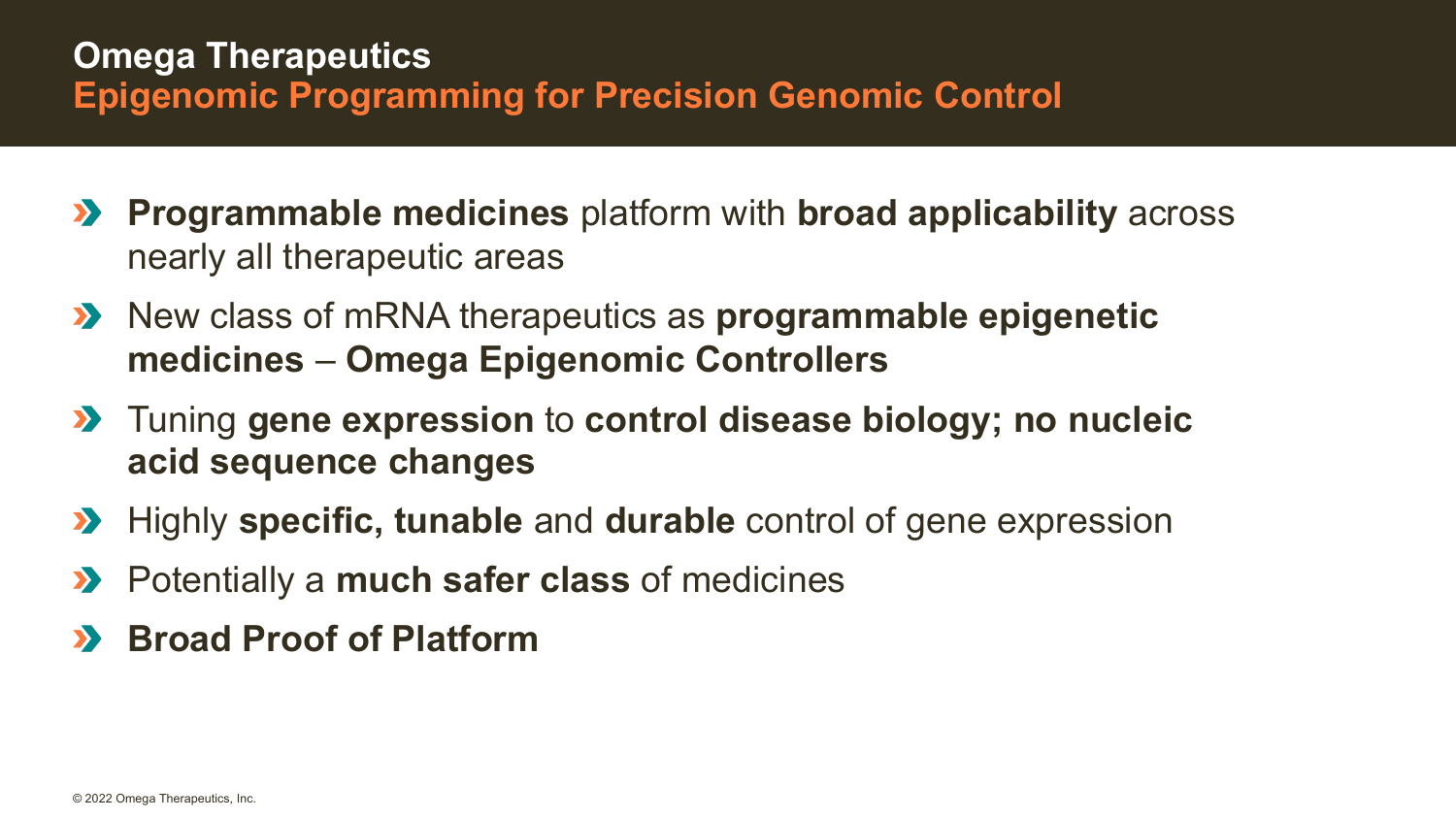**The OMEGA Epigenomic Programming Platform Deterministic Drug-development Platform to Prospectively Engineer Programmable Epigenetic mRNA Therapeutics**

#### **Control of Gene Expression and Cellular Programming**





**Engineered, customized, drug delivery**

### **Omega Epigenomic Controllers (OECs)** (Controlled Tunability and Durability of Effect) **Lipid Nanoparticles** (First wave of therapeutics delivered via LNPs) *DNA Binding Domain Epigenomic Effector*

#### **AI and ML for Drug Design and Development**

Proprietary data, deep and improving understanding of genomic architecture

Computational expertise in machine learning and artificial intelligence

Rational and rapid design of drug candidates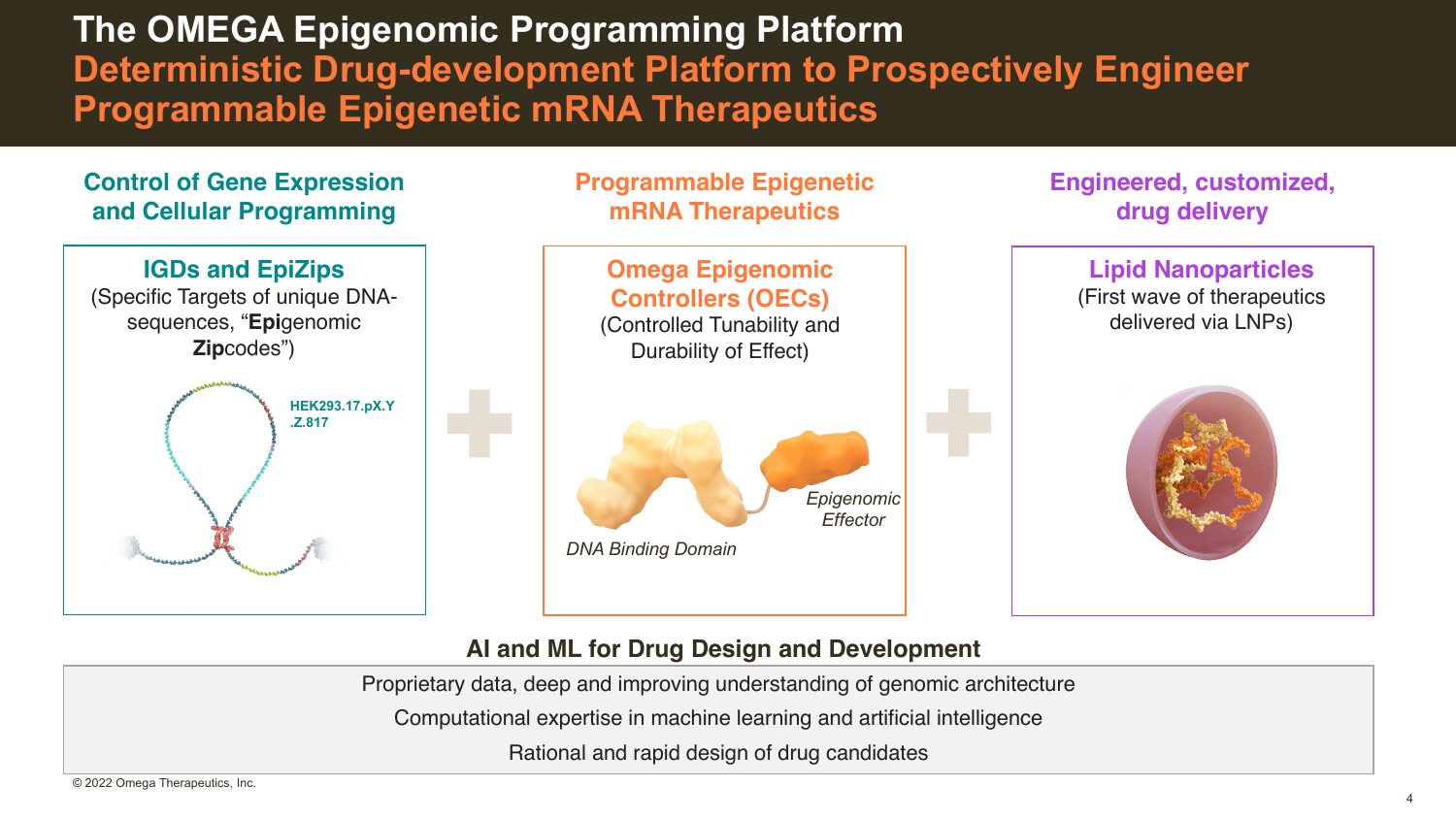## **OMEGA platform – Pioneering Epigenomic Programming Company**

#### **Companies: Focus**

| 2017                                     | 2013                                                         | 2010                                           | 1976<br>1849                                   |  |  |
|------------------------------------------|--------------------------------------------------------------|------------------------------------------------|------------------------------------------------|--|--|
| <b>Epigenomic Controllers</b>            | <b>Gene-based Therapies</b>                                  | <b>RNA Medicines</b>                           | <b>mABs, Small Molecules</b>                   |  |  |
| <b>OMEGA</b>                             | <b>Spark</b><br>Beam<br><b>CRISPR</b><br><b>THERAPEUTICS</b> | moderna 2 Alnylam                              | Genentech<br><b>Tzer</b>                       |  |  |
| <b>Epigenome</b>                         | <b>DNA</b>                                                   | <b>RNA</b>                                     | <b>Protein</b>                                 |  |  |
| DOOG<br><b>Epigenomic</b><br>programming | <b>Gene editing</b><br><b>Gene therapy</b>                   | <b>mRNA</b> therapeutics<br>ncRNA therapeutics | Inhibitors,<br>Agonists,<br><b>Metabolites</b> |  |  |